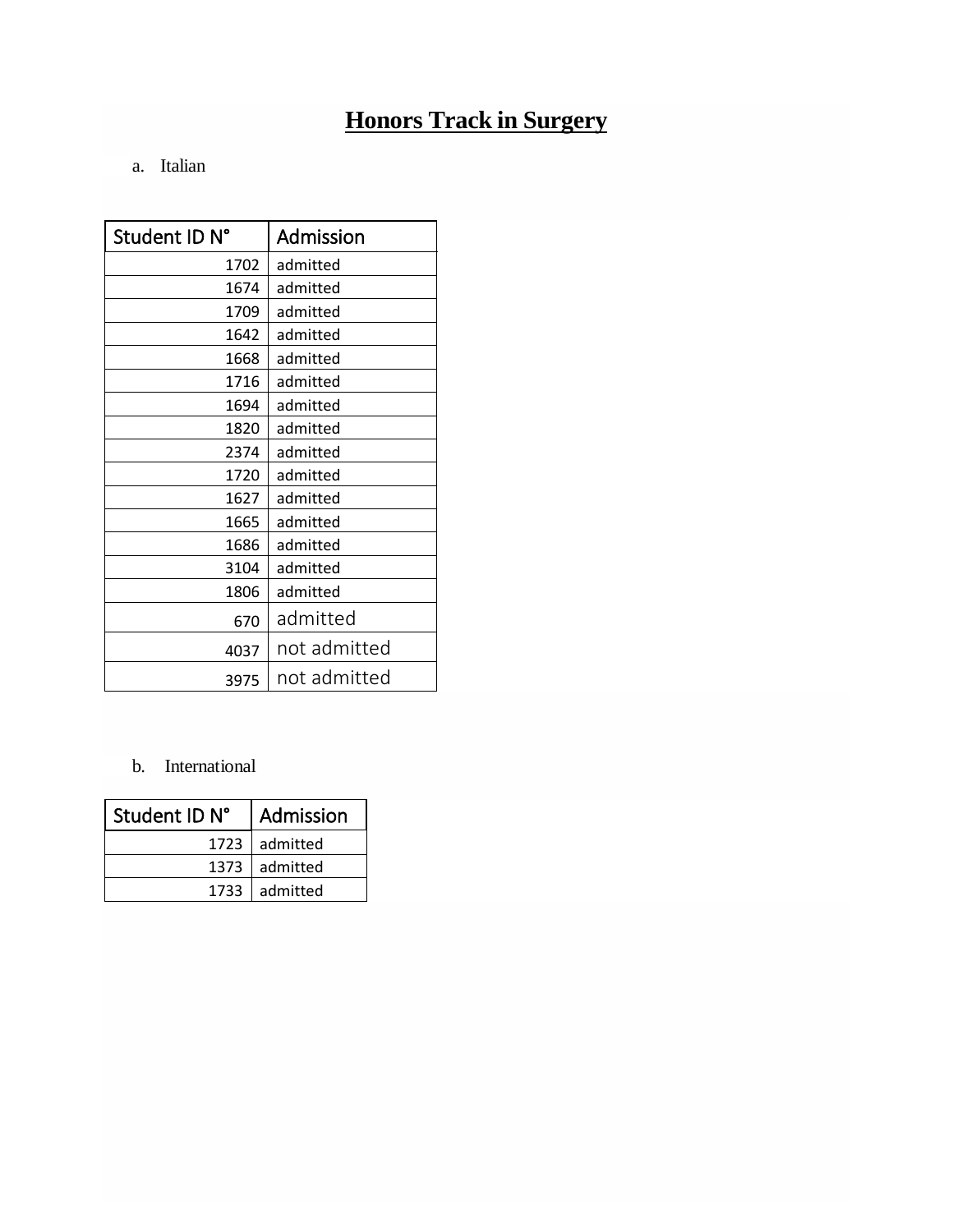# **[Honors Track in Oncology](https://www.hunimed.eu/honors-tracks/#oncology)**

### a. Italian

| Student ID N° | <b>Admission</b> |
|---------------|------------------|
| 1664          | admitted         |
| 1672          | admitted         |
| 2481          | admitted         |
| 1723          | admitted         |
| 1721          | admitted         |
| 1750          | admitted         |
| 1722          | admitted         |
| 1836          | admitted         |

b. International

### **NO APPLICATIONS RECEIVED**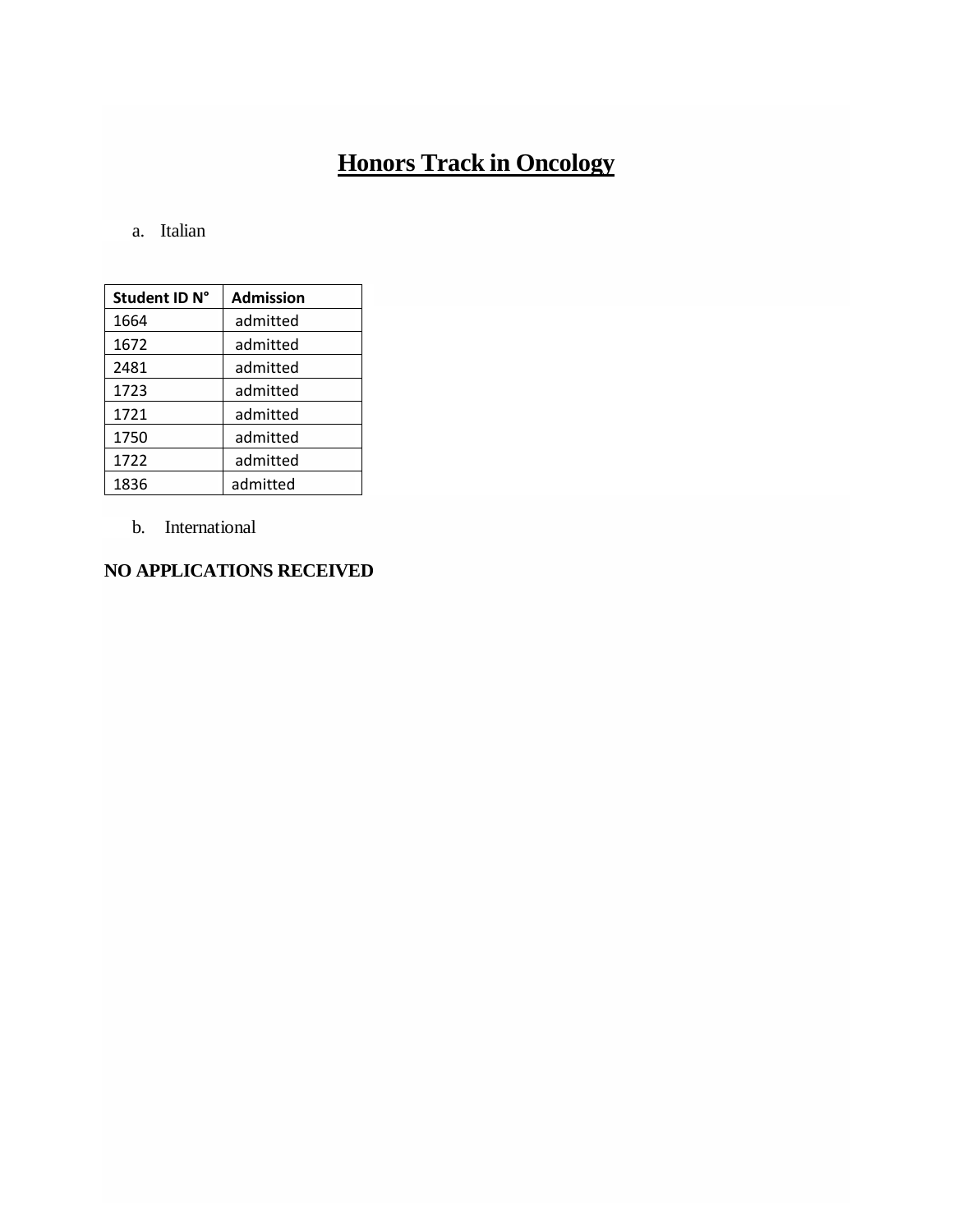# **[Honors Track in Orthopaedics](https://www.hunimed.eu/honors-tracks/#ortho)**

### a. Italian

| Student ID N° | <b>Admission</b> |
|---------------|------------------|
| 1656          | admitted         |
| 1709          | admitted         |
| 1784          | admitted         |
| 1638          | admitted         |
| 1638          | admitted         |
| 1699          | admitted         |
| 1686          | admitted         |

## b. International

| <b>Student ID</b> |                  |
|-------------------|------------------|
|                   | <b>Admission</b> |
| 1639              | admitted         |
| 1373              | admitted         |
| 1344              | admitted         |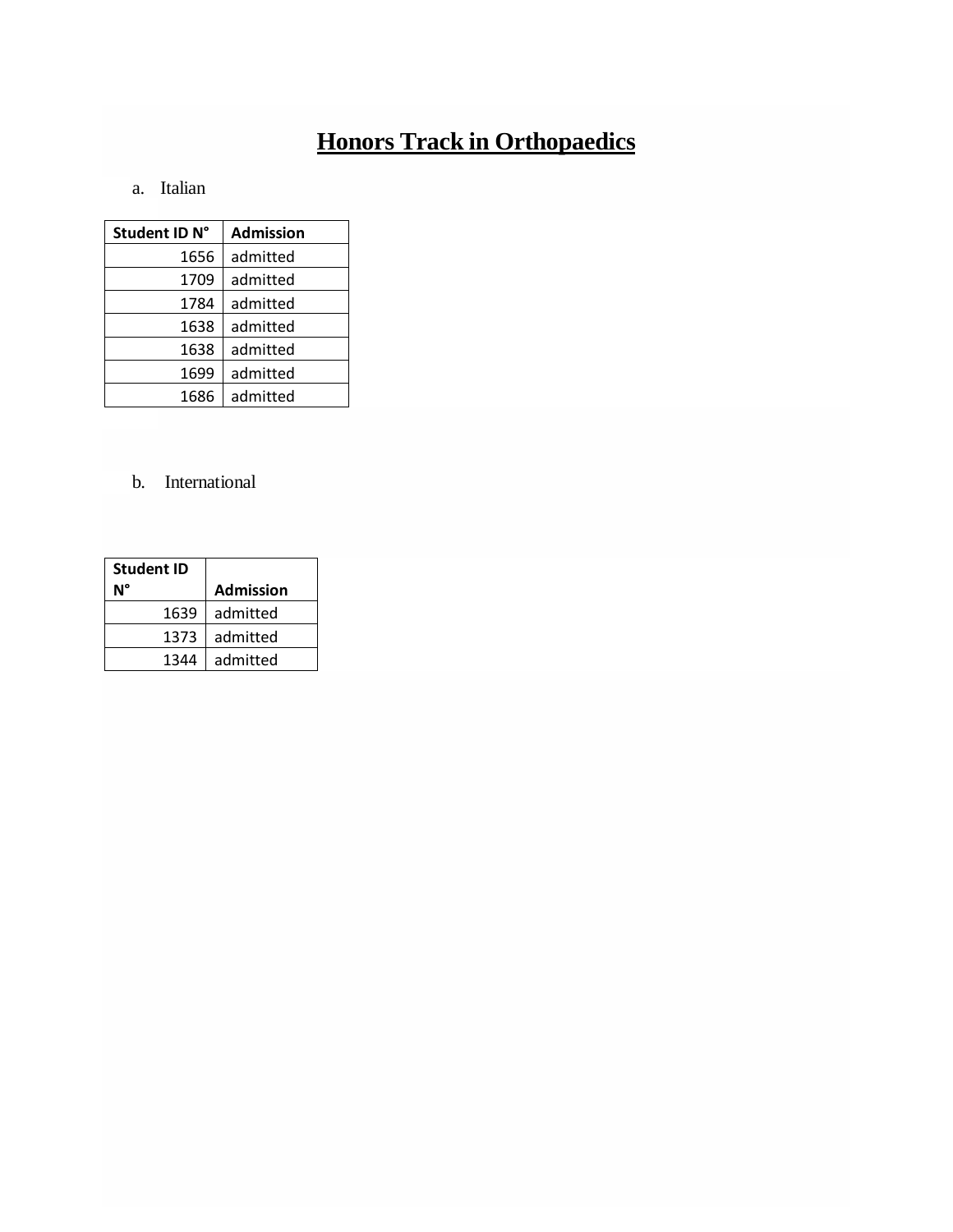# **[Honors Track in Allergy and Clinical Immunology](https://www.hunimed.eu/honors-tracks/#immunology)**

#### a. Italian

| Student ID N° | Admission |
|---------------|-----------|
| 1738          | admitted  |
| 1815          | admitted  |
| 1836          | admitted  |
| 1713          | admitted  |
| 1699          | admitted  |
| 2481          | admitted  |
| 2374          | admitted  |
| 1798          | admitted  |
| 1816          | admitted  |

b. International

### **NO APPLICATIONS RECEIVED**